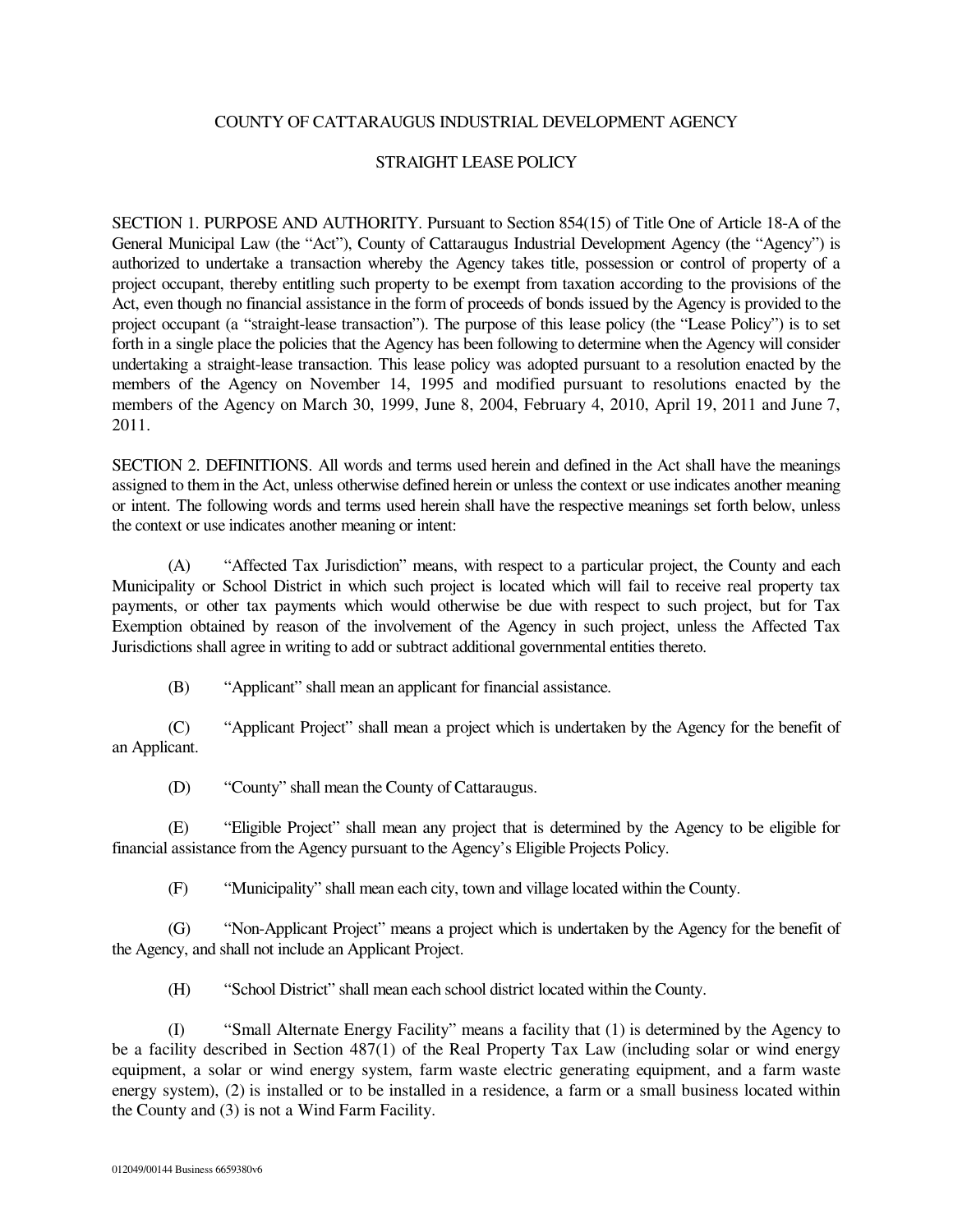(J) "Small Alternative Energy Project" means a project that (1) is to be comprised of a Small Alternate Energy Project only and (2) is intended to extend only a real property tax benefit to the owner of said sales tax benefit to such Small Alternative Energy Project.

(K) "Small Business" shall mean any business which is a recipient of a small business loan from the Cattaraugus County Business Development Corporation.

(L) "Small Business Equipment Project" means a project that (1) is to be undertaken by the Agency for the benefit of a Small Business, (2) is intended to extend only a sales tax benefit to such Small Business and (c) is to be comprised of equipment only.

(M) "Tax Exemption" shall mean any financial assistance granted to a project which is based upon all or a portion of the taxes which would otherwise be levied and assessed against a project but for the involvement of the Agency in such project.

(N) "Uniform Tax Exemption Policy" shall mean the Uniform Tax Exemption Policy adopted by the Agency pursuant to a resolution enacted by the members of the Agency on November 14, 1995, readopted pursuant to a resolution enacted by the members of the Agency on March 30, 1999, and modified pursuant to resolutions enacted by the members of the Agency on June 8, 2004 and on February 4, 2010.

(O) "Wind Farm Facility" means a group of wind turbines and related facilities in the same location intended to be used for the production of electric power to be sold to third parties. A Wind Farm Facility includes all related equipment determined by the Agency to be necessary or desirable for collecting such electric energy and delivering same to the electric grid, but shall not include the land and improvements that were included on the tax rolls of the Affected Tax Jurisdictions prior to the commencement of the project of which such Wind Farm Facility is a part (see Section  $7(D)(1)$  of the Uniform Tax Exemption Policy)

SECTION 3. GENERAL PROVISIONS. (A) General Policy. The general policy of the Agency is not to consider becoming involved in a straight-lease transaction unless said transaction meets the following criteria: (1) the project must be an Eligible Project; (2) unless the project is a Small Alternate Energy Facility project (see Section 3(F) below) or a Small Business Equipment Facility project (See Section 3(G) below), the total projected cost of the project should be at least \$350,000 (smaller projects are typically not cost effective); and (3) if the applicant desires to achieve maximum cost savings, the transaction should be structured to minimize the documentation to be reviewed and executed between the Agency and an outside lender.

(B) Exceptions. The Agency reserves the right to deviate from such policy in special circumstances. In determining whether special circumstances exist to justify such a deviation, the Agency may consider factors which make the project unusual, which factors might include but not be limited to the following factors: (1) the magnitude and/or importance of any permanent private sector job creation and/or retention related to project; (2) whether the Affected Tax Jurisdictions will be reimbursed by the project occupant if the project does not fulfill the purposes for which Tax Exemption was granted; (3) the impact of the project on existing and proposed businesses and/or economic development projects; (4) the amount of private sector investment generated or likely to be generated by the project; (5) demonstrated public support for the project; (6) the estimated value of the Tax Exemptions requested; and (7) the extent to which the proposed project will provide needed services and/or revenues to the Affected Tax Jurisdictions. In addition, the Agency may consider the other factors outlined in Section 874(4)(a) of the Act.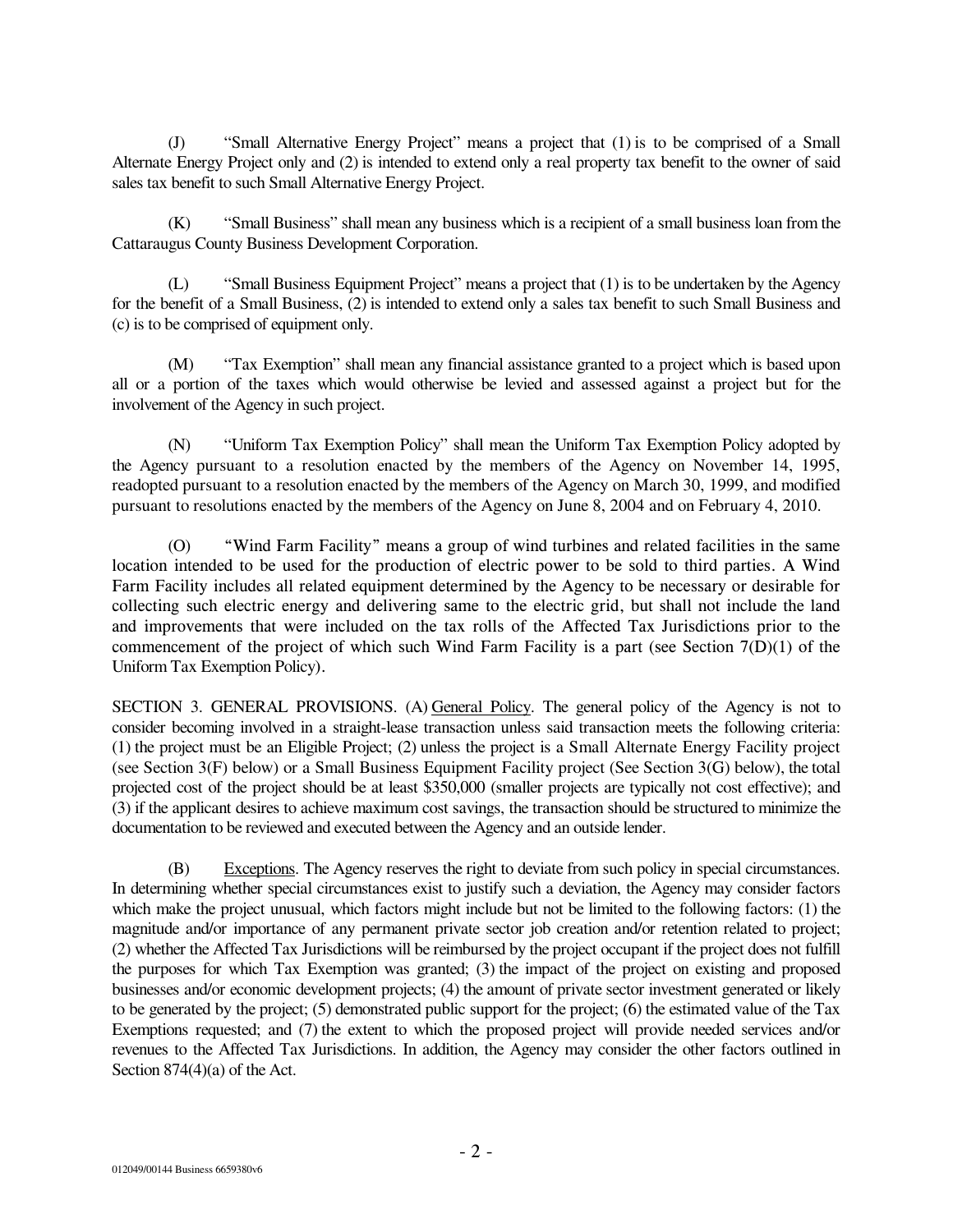(C) Application. No request for a Tax Exemption relating to an Applicant Project shall be considered by the Agency unless an application and environmental assessment form are filed with the Agency on the forms prescribed by the Agency pursuant to the rules and regulations of the Agency. Such application shall contain the information requested by the Agency, including a description of the proposed project and of each Tax Exemption sought with respect to the project, the estimated value of each Tax Exemption sought with respect to the project, the proposed financial assistance being sought with respect to the project, the estimated date of completion of the project, and whether such financial assistance is consistent with this part.

(D) Notice to Affected Tax Jurisdictions. No request for approval of an Applicant Project by the Agency which involves a straight-lease transaction involving projected financial assistance aggregating \$100,000 or more, or which involves a proposed deviation from the provisions of this Lease Policy, shall be given final approval by the Agency unless and until, to the extent required by Section 859-a of the Act, (1) the Agency has sent written notice of said request to each Affected Tax Jurisdiction, and (2) the Agency has given each Affected Tax Jurisdiction a reasonable opportunity, both in writing and in person, to be heard by the Agency with respect to the proposed request. With respect to Non-Applicant Projects, the Agency shall comply with the provisions of Section 859-a of the Act, to the extent applicable. In addition, the Agency shall comply with all other notice provisions contained in the Act relative thereto.

(E) Fee Structure. Except as provided in subsection  $(F)$  or subsection  $(G)$  of this Section 3, the following is the current fee structure for an Applicant Project which involves a straight-lease transaction:

(1) Application Fees. All applications for a straight-lease transaction shall be accompanied by a check for \$1,500, which represents (a) the Agency's non-refundable application fee of \$750, **plus**  (b) a non-refundable deposit of \$750 to cover a portion of the Agency's counsel fees incurred during the application phase of the project. With respect to certain large projects where the Agency anticipates incurring substantial costs during the application phase of the project, the Agency may require that the applicant enter into a funding agreement with the Agency, pursuant to which the applicant would agree to make one or more escrow deposits with the Agency intended to cover such costs.

(2) Administrative Fee. In addition to the non-refundable application fee described in paragraph (1) above, at the time of closing and/or prior to the Agency issuing its sales tax exemption letter with respect to the project and/or granting any other financial assistance with respect to the project, the applicant for a straight-lease transaction will be required to pay the Agency's administrative fee relating to the project, said fee to be in an amount equal to one and one-sixteenth percent  $(1<sup>1</sup>/_{16}\%)$  of the amount of the project receiving financial assistance from the Agency (typically based upon an affidavit delivered by the applicant at the closing). Any increase in the size of the project occurring subsequent to the closing (as evidenced in any additional sales tax exemption letter(s), annual tax filings or other evidence of the project cost increasing beyond the initial project amount) will similarly require that the applicant pay the standard Agency fee  $(1^{1}/_{16}\%)$  *on such additional amount* prior to the Agency issuing further financial assistance. Any project with an agreement regarding payments in lieu of real property taxes (a "Pilot Agreement") will be responsible to ensure that all payments in lieu of taxes ("Pilot Payments") due with respect to the project are in fact paid in full at time of the project closing. The Agency may modify its administrative fee with respect to a project if three quarters of the members of the Agency present at a meeting of the members of the Agency approve such modification.

(3) Legal Fees. In addition to the non-refundable application fee described in paragraph (1) above and the Administrative Fees described in paragraph (2) above, at the time of closing and/or prior to the Agency issuing its sales tax exemption letter with respect to the project and/or granting any other financial assistance with respect to the project, the applicant for a straight-lease transaction will be required to pay the legal fees and expenses of the Agency's legal counsel for lease transactions. The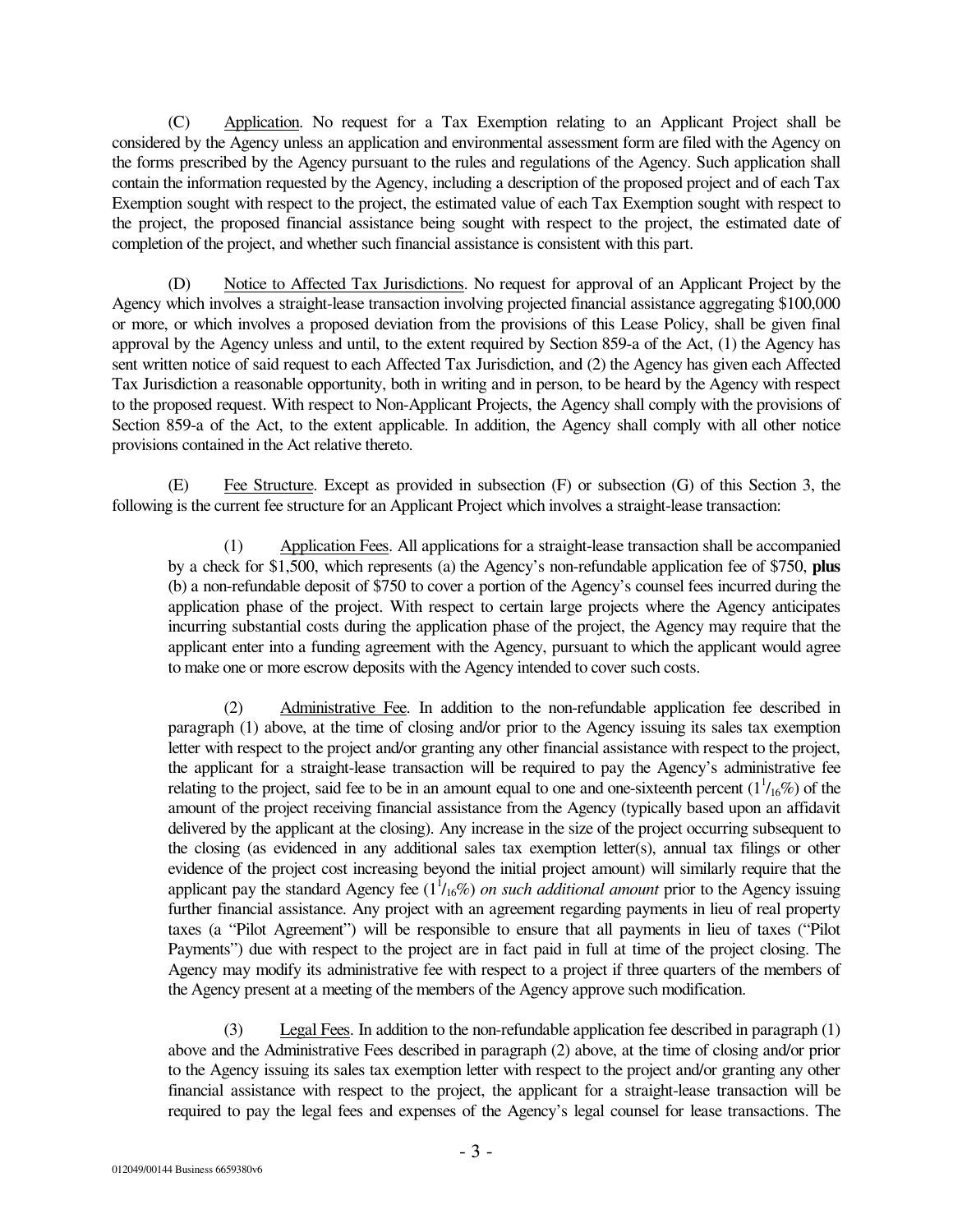following are the Agency's expected legal costs for normal projects falling within the following monetary ranges:

| <b>Project Size</b>         | <b>Anticipated Fee**</b>                  |
|-----------------------------|-------------------------------------------|
| Projects up to \$500,000    | \$5,000* fee & up to \$500 in expenses    |
| Projects up to $$1,000,000$ | $$7,500*$ fee & up to \$750 in expenses   |
| Projects up to $$2,000,000$ | \$9,000* fee $\&$ up to \$750 in expenses |
| Projects above \$2,000,000  | Will be negotiated                        |

- **\* NOTE:** Agency legal counsel fee includes the \$750 non-refundable Agency counsel fee. Also if a Pilot Agreement and/or a mortgage is part of the project, an additional \$2,000.00 fee will be charged.
- **\*\* Please Note**: ALL straight lease transactions will be by mail closing and these costs only include basic lease documents. Modification of the base documents could result in additional Agency counsel costs. In addition, the applicant will also be responsible for the applicant's own attorney's legal expenses relating to the transaction.

(4) Late Payment Fee. A late payment charge of one and one-half percent  $(1<sup>1</sup>/2%)$  per month (30 day period) shall be imposed for any of the foregoing payments more than 30 days late from the date billed.

(F) Special Fee Structure for Small Alternate Energy Projects. Notwithstanding the provisions of Section 3(E) above, the following is the current fee structure for an Applicant Project which involves a straight-lease transaction with respect to a Small Alternate Energy Project:

(1) Application Fees. All applications for a straight-lease transaction constituting a Small Alternate Energy Project shall be exempt from an application fee.

(2) Administrative Fee. The Agency will not charge an administrative fee for granting a real property tax exemption to a project constituting relating to a Small Alternate Energy Project.

(3) Recording and Filing Fees. At the time of closing and/or prior to the Agency granting a real property tax exemption with respect to the project, the applicant for a straight-lease transaction constituting a Small Alternate Energy Project will be required to pay any and all recording and filing fees that would apply at the time of filing.

(4) Legal Fees. Assuming that a straight-lease transaction constituting a Small Alternate Energy Project utilizes the Agency's standard documents for said transaction, with no modifications, there will be no legal fees associated with the transaction. If changes are desired to said documents, or additional documents are required for said transaction, the applicant is responsible for the legal fees incurred by the Agency for the creation or alternation of such documents.

(5) Late Payment Fee. A late payment charge of one percent (1%) per month (30 day period) shall be imposed for any of the foregoing payments more than 30 days late from the date billed.